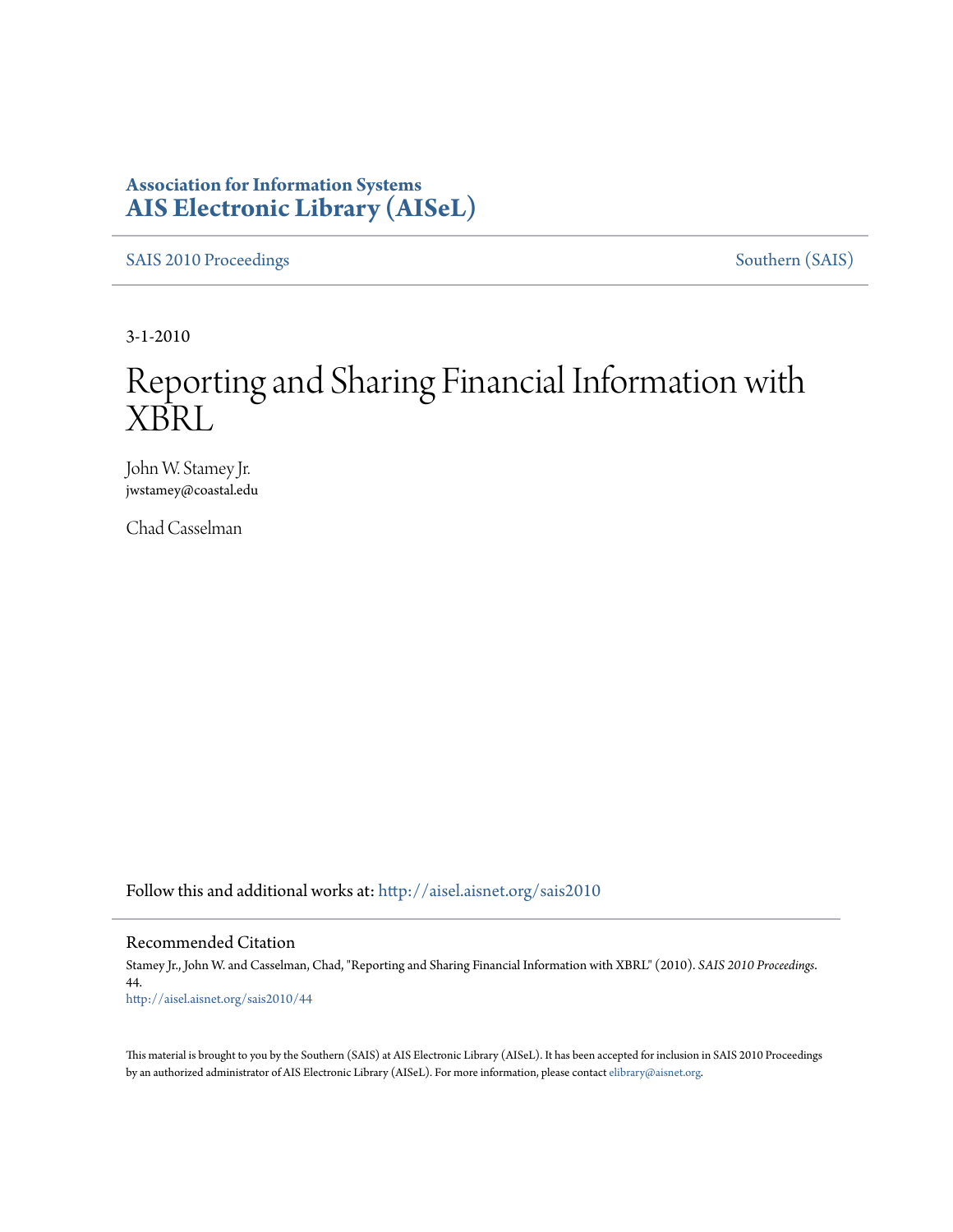## **REPORTING AND SHARING FINANCIAL INFORMATION WITH XBRL**

**John W. Stamey, Jr.** Coastal Carolina University jwstamey@coastal.edu

**Chad Casselman** Coastal Carolina University chadc@coastal.edu

#### **ABSTRACT**

In less than a decade, XBRL (eXtensible Business Reporting Language) has become a standard for reporting financial data in an XML format. This paper is an introduction to XBRL, the technical documents needed to accomplish the reporting, potential problems found in current reporting mechanisms, and future directions for use of XBRL.

#### **Keywords**

XBRL, Financial Reporting, Information Systems, XML

#### **INTRODUCTION**

XBRL had its beginning in April 1998 when Charlie Hoffman beach investigating the use of XML for electronic reporting of financial information. His experimental prototype of XBRL was completed by October 1999. In July of 2000 the first XBRL specification for financial statements for commercial and industrial companies was released. A that time, the formation of an international organization to expand XBRL globally for adoption. After the first international XBRL conference was held in London in 2001, XBRL was modified to reflect the World Wide Web Consortium (W3C) recommendations which allowed all XML efforts to be consistent and use common software tools. (XBRL International, n.d.)

Today, XBRL International has eighteen established jurisdictions (Australia, Belgium, Canada, Denmark, France, Germany, Ireland, Italy, Japan, Korea, Luxembourg, Netherlands, South Africa, Spain, Sweden, UAE, United Kingdom, United States) and four provisional jurisdictions (China, India, Poland, Switzerland) whose responsibilities are to focus on the progress of XBRL in their region. On June 15, 2009, the US Security and Exchange Commission's XBRL Mandate went into effect for 10-Ks filed on or after that date.

A number of Internet technologies are used to deploy XBRL. Those recommended by the W3C are listed in **Table 1**.

| <b>Technology</b>                              | URL                                 | <b>W3C Recommendation</b>                |
|------------------------------------------------|-------------------------------------|------------------------------------------|
| XML: eXtensible Markup Language                | http://www.w3.org/TR/REC-xml/       | XML 1.0 (Fifth Edition)                  |
| XML Schema: used to formally describe the data | http://www.w3.org/XML/Schema/       | XML Schema 1.1                           |
| of a XML document                              |                                     |                                          |
| XML Namespace: provides a method to create     | http://www.w3.org/TR/REC-xml-names/ | Namespaces in XML 1.0 (Third Edition)    |
| logical groupings of elements, avoiding name   |                                     |                                          |
| conflicts                                      |                                     |                                          |
| XLink: a standard way of hyperlinking XML      | http://www.w3.org/TR/xlink/         | XML Linking Language (XLink) 1.0         |
| documents together                             |                                     |                                          |
| XSLT: a language to transform XML documents    | http://www.w3.org/TR/xslt           | XSL Transformation (XSLT)                |
| into other XML documents (and particularly     |                                     | Version 1.0                              |
| useful for creating XHTML documents to format  |                                     |                                          |
| XML data)                                      |                                     |                                          |
| XPath: a language for navigating and finding   | http://www.w3.org/TR/xpath/         | <b>XML</b> Path Language (XPath) Version |
| information in a XML document                  |                                     | 1.0                                      |
| XQuery: a language for querying (extracting)   | http://www.w3.org/TR/xquery/        | XQuery 1.0: An XML Query Language        |
| data) from XML data                            |                                     |                                          |

#### **Table 1. XBRL Technology Recommendations from W3C**

We find the vocabulary of XBRL, based on its accounting background, are different that the vocabulary found in traditional information technology. Hoffman (2006) describes the basic XBRL terminology in use today, found in **Table 2**.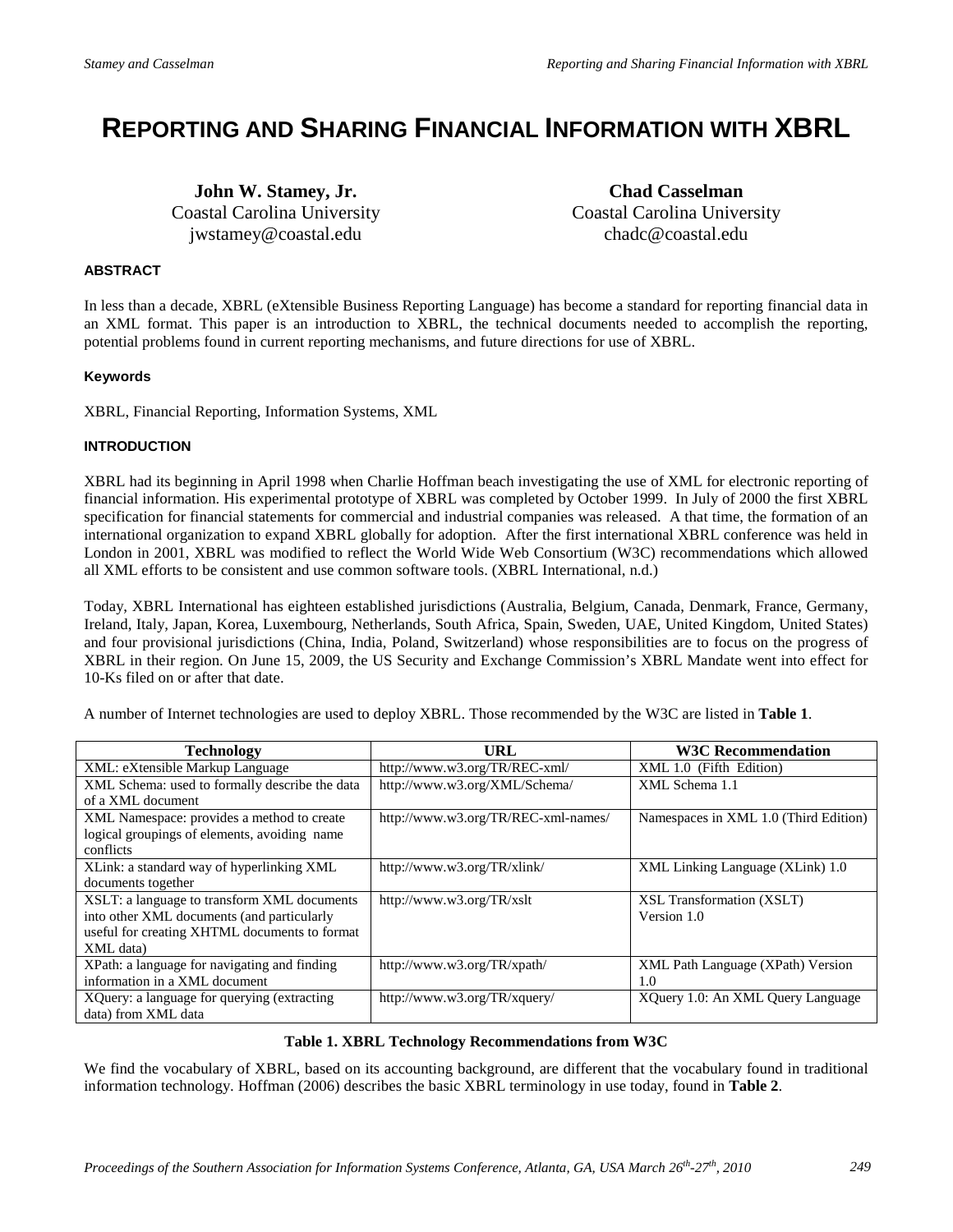| <b>Term</b>              | <b>Definition</b>                                                                          |  |  |
|--------------------------|--------------------------------------------------------------------------------------------|--|--|
| Concept                  | A financial reporting concept defined in an XBRL taxonomy.                                 |  |  |
| <b>Instance Document</b> | An XML document containing financial reporting information, presented as Concepts.         |  |  |
| Fact (Instance) Value    | Data contained in an XML element (between XML tags).                                       |  |  |
| <b>Taxonomy Document</b> | An XML Schema that defines the structure of an Instance Document.                          |  |  |
| Discoverable Taxonomy    |                                                                                            |  |  |
| Set (DTS)                | The set of all taxonomies used by an instance document.                                    |  |  |
| Context                  | Time period for an instance document.                                                      |  |  |
| Units                    | Units such as "US Dollars" or "Japanese Yen," which describe the numeric fact values in an |  |  |
|                          | instance document.                                                                         |  |  |
| Formulas (Business       | Formula resources for an XBRL concept.                                                     |  |  |
| Rules)                   |                                                                                            |  |  |

#### **Table 2. Current XBRL Terminology**

This paper will be organized as follows. We begin by looking at an example of data transformation into technical documents necessary for XBRL reporting. Next, we will look at current software support for XBRL Instance Documents used for financial reporting, as well as potential problems that have been identified with XBRL reporting. We will conclude with some comments made in an interview with Charles Hoffman, the originator of XHRL and one of the principal leaders in the XBRL movement, regarding his vision of the future of XBRL, as the creator of the initiative.

#### **TECHNICAL TRANSFORMATION OF FINANCIAL DOCUMENTS**

Current XBRL taxonomies that have been finalized and are available for use in the United States jurisdiction are found at http://xbrl.us/taxonomies/Pages/default.aspx:

- Mutual Fund Risk/Return Summary, Release 2008: Represents the Risk/Return Summary portion of SEC Form N-1A according to the final rule 33-8998.
- Schedule of Investments, Release 2009: Represents a Schedule of Investments for any US GAAP investment holdings report and particularly those in the "Form and Content Schedules" of SEC Regulation S-X (17 CFR part 210).
- US GAAP Investment Management Taxonomy: Intended to provide detail level accounting terms and reporting structures required by certain US GAAP-based investment management companies in order to tag financial statements in XBRL.
- XBRL US GAAP Taxonomies, 2009 Release: Represents US Generally Accepted Accounting Practices (GAAP) as of December 2008, encompassing Financial Statements and Notes to the Financial Statements.

In order to better understand the type of conversion from financial document to an XML Schema and XML, we look at an example, excerpted from Charlie Hoffman's *Hello World* example, found at www.xbrlsite.com. The sample spreadsheet,

| <b>Example Company</b>                           |         |
|--------------------------------------------------|---------|
| As of December 31 (Thousands of Dollars)         | 2009    |
|                                                  |         |
| <b>Property, Plant and Equipment, Net:</b>       |         |
| Land                                             | 5,347   |
| Buildings, Net                                   | 244,508 |
| <b>Property, Plant and Equipment, Net, Total</b> | 295.183 |

**Figure 1. Sample Financial Application Spreadsheet for Example Company**

**Figure 1**, excerpts financial information for Example Company, in the form of an Excel spreadsheet. The structure of the elements and their relationship to each other may be found in the Taxonomy Document, an XML Schema, found in **Figure 2**. In this example, two elements are defined, Land and BuildingsNet. These values are also found in the Instance Document, an XML document, found in **Figure 3**. There are three parts to this document: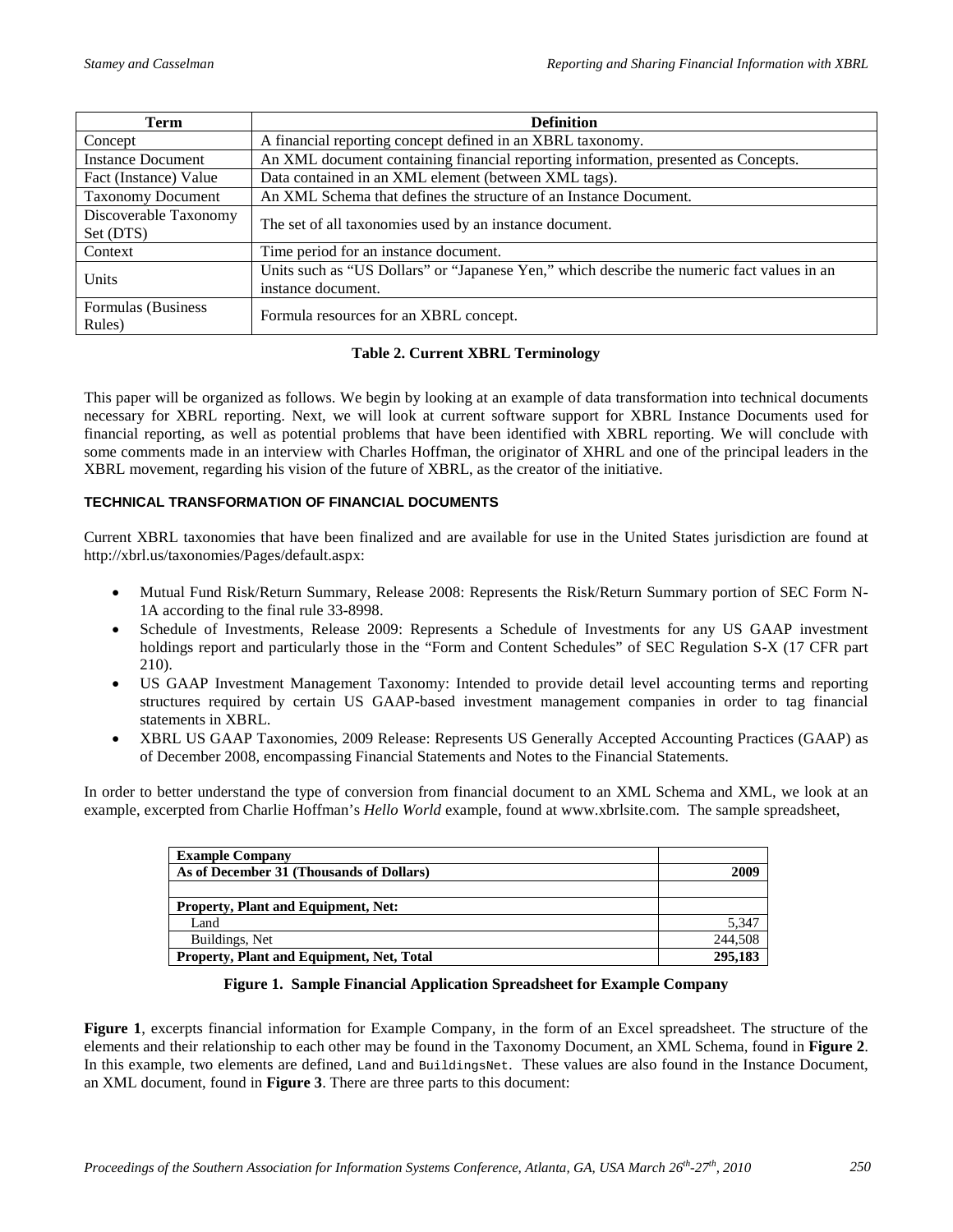- Context: The context sets the date for the information contained in the financial report.
- Units: The financial report is in USD, which is in the iso4217 namespace.
- Fact Values: Values for Land and BuildingsNet are included. Both of these elements are prefixed with the hw namespace, that is declared in the <xblr> root element.

The Instance (XML) Document would be transmitted to a government agency for financial reporting, Enough information, however, may be found in the Instance document so that XSLT could be easily used to recover the information to produce a usable financial report that can be displayed as XHTML.

```
<?xml version="1.0" encoding="utf-8"?>
<!-- HelloWorld Example --> 
<schema
   xmlns="http://www.w3.org/2001/XMLSchema"
   xmlns:xbrli="http://www.xbrl.org/2003/instance"
   xmlns:link="http://www.xbrl.org/2003/linkbase"
  xmlns:xlink="http://www.w3.org/1999/xlink"
   xmlns:hw="http://xbrl.squarespace.com/HelloWorld"
   targetNamespace="http://xbrl.squarespace.com/HelloWorld"
   elementFormDefault="qualified"
   attributeFormDefault="unqualified">
   <import
    namespace="http://www.xbrl.org/2003/instance"
     schemaLocation="http://www.xbrl.org/2003/xbrl-instance-2003-12-31.xsd" />
   <element
     name="Land"
     type="xbrli:monetaryItemType"
     substitutionGroup="xbrli:item"
    xbrli:periodType="instant"
     />
   <element
    name="BuildingsNet"
     type="xbrli:monetaryItemType"
     substitutionGroup="xbrli:item"
    xbrli:periodType="instant"
     /> 
</schema>
```
#### **Figure 2. Sample XML Schema for Example Company**

#### **SOFTWARE SUPPORT FOR XBRL INSTANCE DOCUMENT CREATION**

An examination of twenty vendor websites offering software tools for the creation of XBRL instance documents was made in December 2009. These vendors were all registered and listed with XBRL International. In examining the instance document creation capabilities of the software, a wide variety of input, instance, document creation and validation was noted. The functionalities commonly found throughout the vendor offerings included:

- Pre-formatted report generation.
- Vendor-created forms for data input.
- Ability to create custom forms for data input.
- Data Combination from multiple sources (spreadsheets and databases).
- Creation of XML Instance Documents from spreadsheets.
- Input and output using CSV files.
- Tagging data for multiple uses in Instance Documents.
- Custom data validation.
- Graphical creation of Instance Documents.
- Valuation and funding calculations.
- Support for Java and .NET framework custom application development.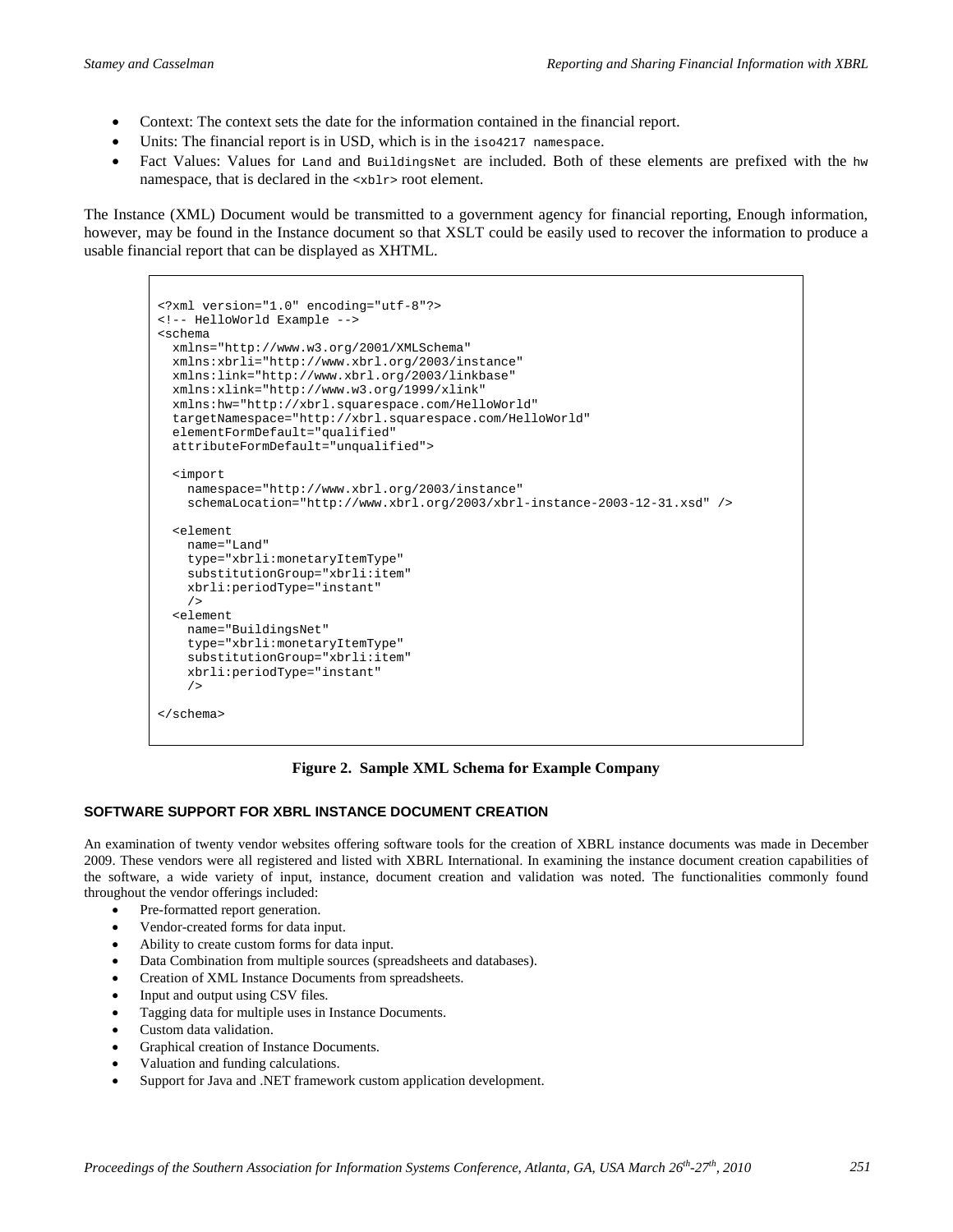For the relatively rich set of functionalities available from the approved software vendor list, Bartley, Chen & Taylor (2009) found a number of errors in 10-K reporting from the 2006 voluntary filing program that began as a pilot program before the July 15, 2009 XBRL filing mandate. Errors in number signage, amounts, labeling and classification were found. These errors were considered to be potentially serious because users would not visually recognize the problems.

```
<?xml version="1.0" encoding="utf-8"?>
<!-- hw Example --> 
<!-- Date/time created: 12/18/2008 8:32:48 AM --> 
<xbrl xmlns='http://www.xbrl.org/2003/instance'
        xmlns:xbrli = 'http://www.xbrl.org/2003/instance'
        xmlns:link = 'http://www.xbrl.org/2003/linkbase'
        xmlns:xlink = 'http://www.w3.org/1999/xlink'
        xmlns:xsi = 'http://www.w3.org/2001/XMLSchema-instance'
        xmlns:iso4217 = 'http://www.xbrl.org/2003/iso4217'
        xmlns:hw = 'http://xbrl.squarespace.com/HelloWorld'
        xsi:schemaLocation='
'> '>
 <link:schemaRef xlink:type='simple' xlink:href='hw.xsd' />
  \epsilon<sup>1-- Contexts --></sup>
   <context id='I-2009'>
    <entity>
       <identifier scheme='http://www.ExampleCompany.com'>Example Company</identifier>
       <segment></segment>
     </entity>
     <period>
       <instant>2009-12-31</instant>
     </period>
   </context>
  \leq 1 - Inits - <unit id='U-Monetary'>
     <measure>iso4217:USD</measure>
  \epsilon/unit>
   <!-- Fact values --> 
   <hw:Land contextRef='I-2009' unitRef='U-Monetary' decimals='INF'>5347000</hw:Land>
   <hw:BuildingsNet contextRef='I-2007' unitRef='U-Monetary' decimals='INF'>244508000
     </hw:BuildingsNet>
</xbrl>
```
**Figure 3. XML Instance Document for Example Company**

#### **THE FUTURE DIRECTION OF XBRL REPORTING**

In a recent interview with the authors, Charles Hoffman (Personal Communication, 2009) notes the majority of practitioners involved in XBRL, up to and including XBRL International, have a current focus on the deployment and initial compliance reporting with XBRL. Once technological challenges have been overcome, the real power of XBRL will become unleashed.

Hoffman explains originally developed the idea of XBRL to support information modeling and sharing between peers in management. The purpose is to allow this sharing and comparison of information without the need for costly information systems personnel. He went on to explain this paradigm with the common electronic spreadsheet. The logical model of a spreadsheet is a grid of rows and columns. Through this model, financial information can be created and easily exchanged. However, the flexibility of the spreadsheet logical model has both advantages and disadvantages. The advantage is the rich set of possibilities of modeling. The disadvantage is the lack of similar structure, often making the interchange, comparison and use of information between peers somewhat difficult.

As businesses and regulatory agencies begin to overcome the technical difficulties of implementation and potential errors, Hoffman hopes a major logical model will begin to appear that can be used throughout all regulatory agencies and businesses. Unfortunately, in these early stages, each regulatory agency is tending to construct its own proprietary logical model, making the idea of information sharing somewhat difficult.